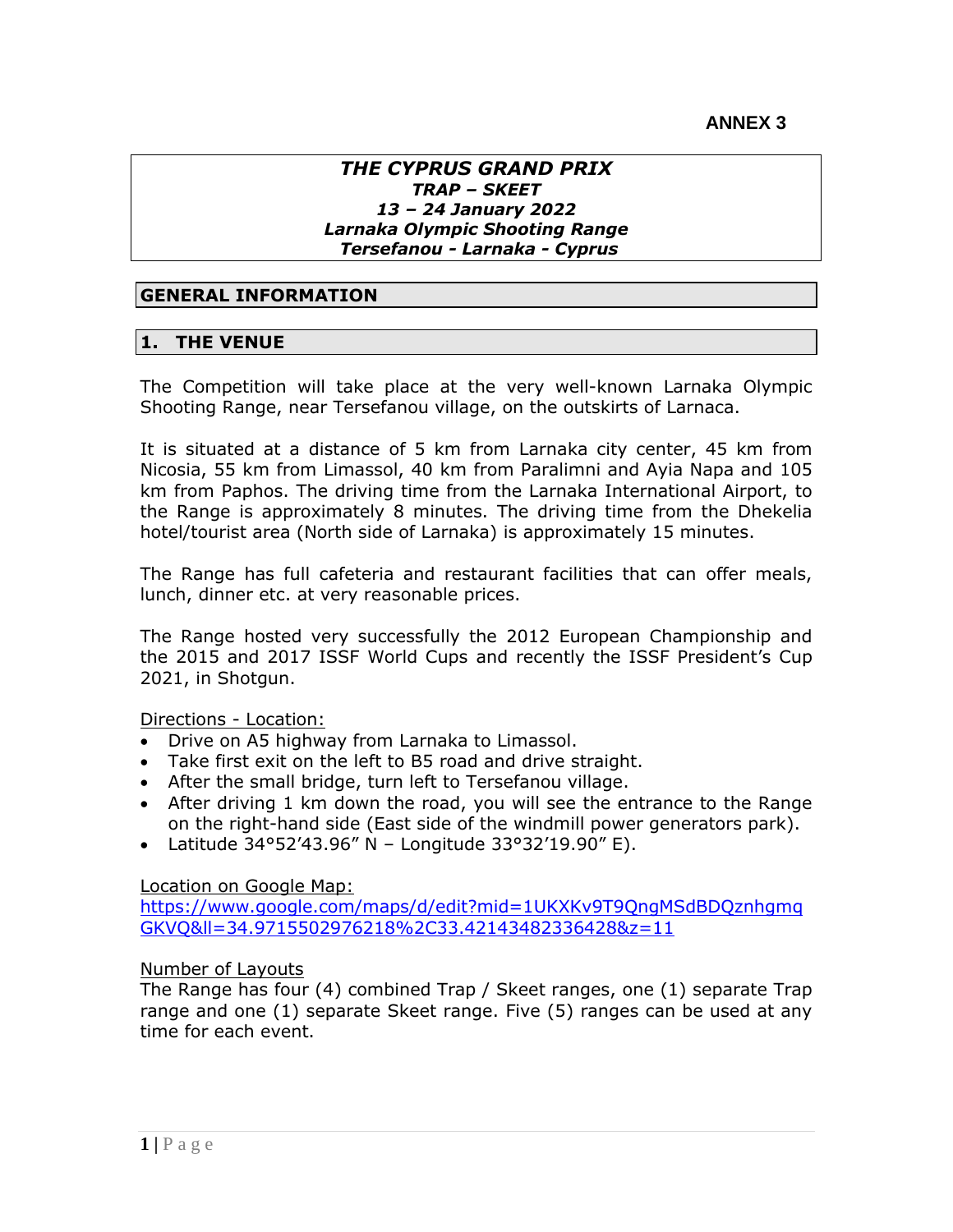## **2. CLAY TARGET THROWING MACHINES & SCOREBOARDS**

The layouts are equipped with MATTARELLI clay target throwing machines and PROGETTI (phonopull) acoustic release systems and Electronic Scoreboards. Live results and classification display units are available in the main cafeteria.

## **3. CLAY TARGETS**

The colour of the clay targets that will be used during the qualification and the finals will be orange. Orange Flash targets will be used for the finals as per ISSF rules. The targets will be supplied by Laporte - France.

## **4. PARTICIPATION - EVENTS - CATEGORIES**

- **Events: Trap and Skeet**
- Individual: Men, Women Men Junior, Women Junior (-21) Veterans (50+)
- National teams: Number of athletes per team, three (3), in all categories. Each country can enter more than one team in each event / category. In case of Senior teams (Men or Women) each team can be composed of mixed categories (Men/Men Junior/Veterans OR Women/Women Junior).
- Mixed Teams: In both Trap and Skeet, the Mixed teams can be composed of athletes from different nations (1 male – 1 female).
- No National Team competition will be established in case the number of participating teams in any event/category, is less than four (4) or less than six (6) in the Mixed Team competitions.

## **5. ENTRY FEES & COST OF TRAINING**

| Entry fee per athlete per event (seniors) | € 120.00 |
|-------------------------------------------|----------|
| Entry fee per athlete per event (juniors) | € 100.00 |
| Entry fee per team per event              | € 100.00 |
| Entry fee per mixed team per event        | € 100.00 |
|                                           |          |

Training per round of 25 targets (Trap-Skeet)  $\epsilon$  5.50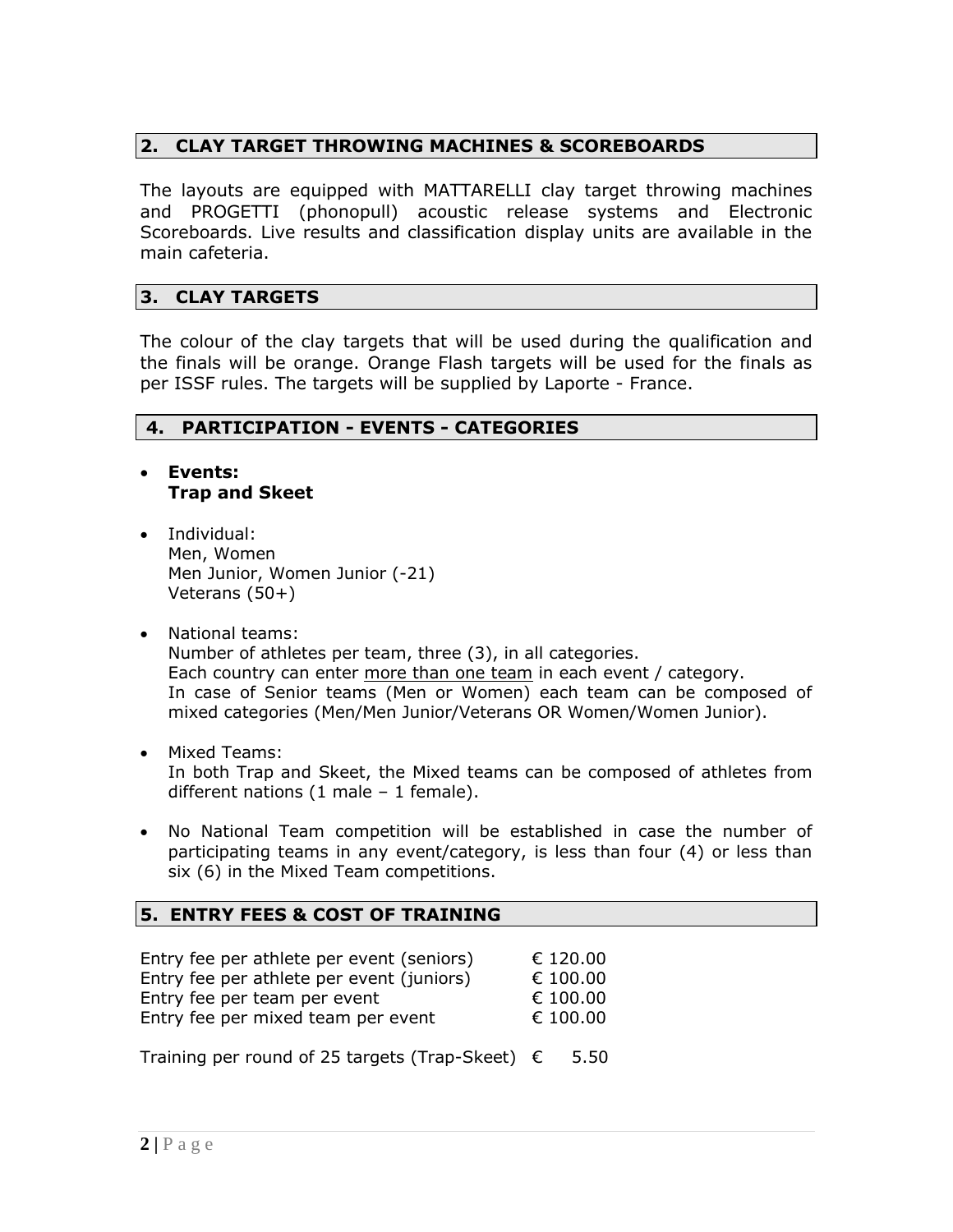## **6. ENTRIES & COMPETITION REGISTRATION**

All participants MUST complete the official individual entry form of the Cyprus Grand Prix and forward it to the Cyprus Shooting Sport Federation, by fax or email. Participation of athletes without a completed official entry form will not be guaranteed.

All entries will be managed on a first come, first serve basis. Invitations for Visa purposes are not considered as entry in the competition.

All participating athletes, upon arrival, are advised to report to the Secretariat at the Range, to ensure that their entry forms have been received by the Organizing Committee and that their names are included in the final list of participants.

## **VERY IMPORTANT THE FINAL ENTRY DEADLINE IS THE 3RD JANUARY 2022**

## **7. PAYMENT OF ENTRY FEES**

The payment of the entry fees will be carried out at the Shooting Range. All payments have to be made in Euros (cash or credit card). No personal cheques will be accepted.

Payments can be arranged by bank transfer also, through the following bank account:

Account holder: Cyprus Shooting Sport Federation Bank: Bank of Cyprus Ltd. Latsia Branch – P. O. 12681, 1599 Latsia Account-No. (IBAN): CY92 0020 0109 0000 0005 0050 5200 Swift – Code / BIC: BCYPCY2N

## **8. LOCAL CURRENCY**

The currency of the republic of Cyprus is the EURO  $(\epsilon)$ .

## **9. RULES AND REGULATIONS**

The competitions (Trap, Skeet, Team and Mixed Team) will be conducted according to the ISSF NEW rules and regulations for 2022-2024.

#### **10. JURY - REFEREES**

Qualified International Jury will be designated to supervise the competition. Qualified Referees holding a valid official ISSF Shotgun Referee license will officiate at the competition.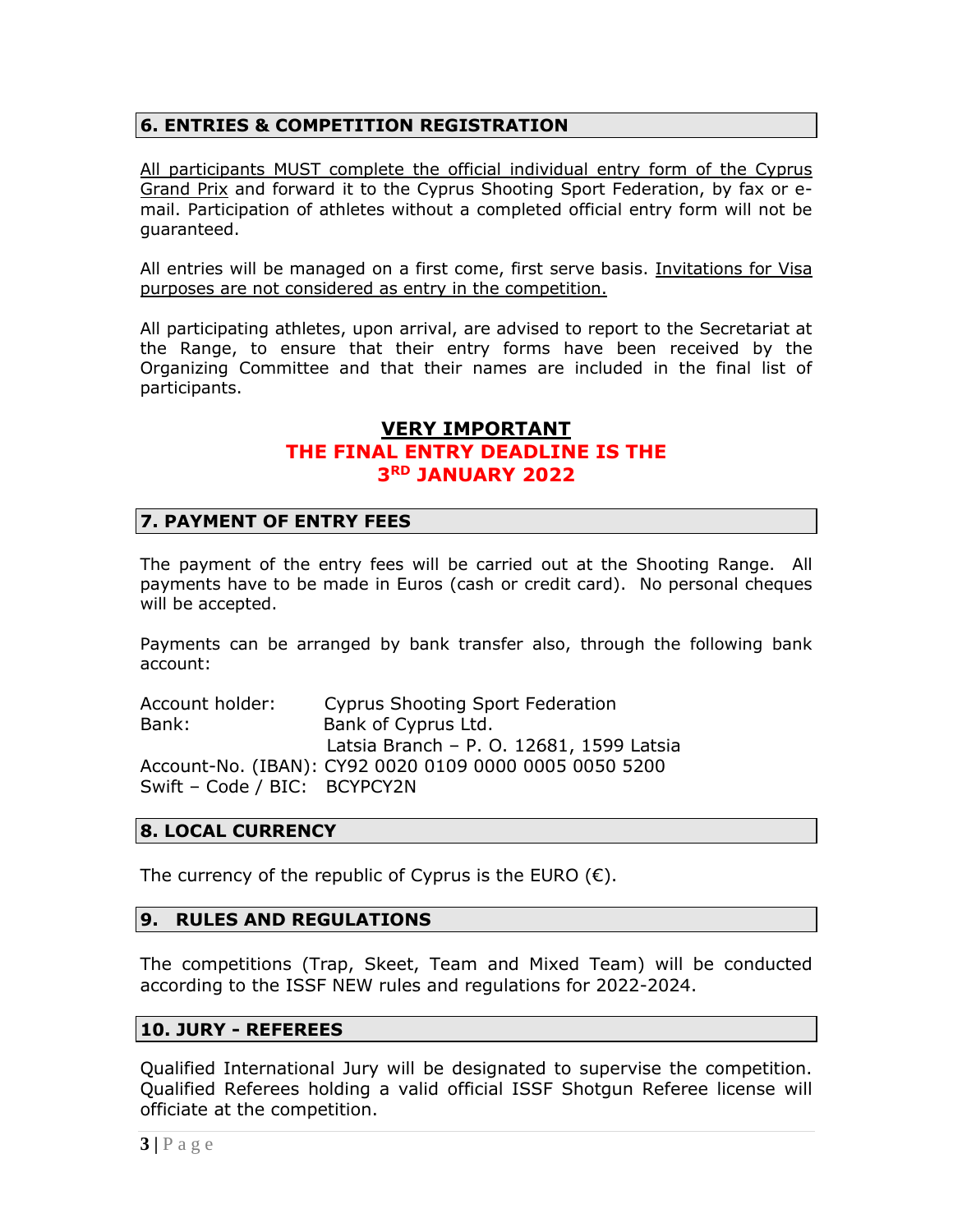# **11. ARRIVAL IN CYPRUS – AIRLINES - AIRPORTS**

Arrival in Cyprus can be made through the two official international airports in **Larnaka** and **Paphos, ONLY**. Larnaka International airport which is the main airport in Cyprus, offers excellent travel connections with the entire world. Many airlines like Aegean, British Airways, Lufthansa, Aeroflot, S7, Cyprus Airways, Austrian, LOT, Qatar, Emirates and others hold regular flights to and from Larnaka airport. Flights are also operated from and to Larnaka and Paphos International airports by a big number of other Airlines (mainly low-cost airlines).

IMPORTANT: The "airport" of Tymbou (so-called "ERCAN" ECN, LCEN) is an illegally operating airport situated in the occupied part of the Republic of Cyprus. The Government of Cyprus, as the sole competent authority to designate airports in Cyprus that are open to international air traffic has not requested the International Civil Aviation Organisation (ICAO) to include socalled "Ercan" in the ICAO Regional Air Navigation Plan. This illegal "airport" is therefore non-existent in the eyes of international law and practice and its potential use amounts to an illegal entry into and exit from the Republic of Cyprus.

# **12. ENTRY VISAS INTO CYPRUS**

Cyprus is a full member of the European Union and some nations require visas to enter into Cyprus.

#### Important Note: **Cyprus is NOT an active Schengen Visa member. Schengen Visas are acceptable provided they have been activated in another EU member state before arrival in Cyprus.**

We strongly advise all non-European Union participants to verify well in advance whether they need a visa for entry into Cyprus. The visas must be obtained from a Cyprus Embassy or Consulate abroad prior to arrival. The Organizing Committee will be ready to supply the participants applying for a visa, with any necessary additional supporting documentation.

Detailed information regarding visas and formalities for entry into Cyprus can be found in the website of the Cyprus Ministry of Foreign Affairs, **[www.mfa.gov.cy](http://www.mfa.gov.cy/)**, at the **"consular information"** and **"travel information for foreign visitors"** subsections**.** 

## **13. IMPORT OF SHOTGUNS - CUSTOM CLEARANCE**

All athletes, NOT holding an 'European Shotgun Certificate' are requested upon arrival at Larnaka or Paphos airports, to present to customs (Red Channel) the completed official Cyprus Grand Prix shotgun and ammunition form, in order to obtain a temporary shotgun, import permit which is valid for one month.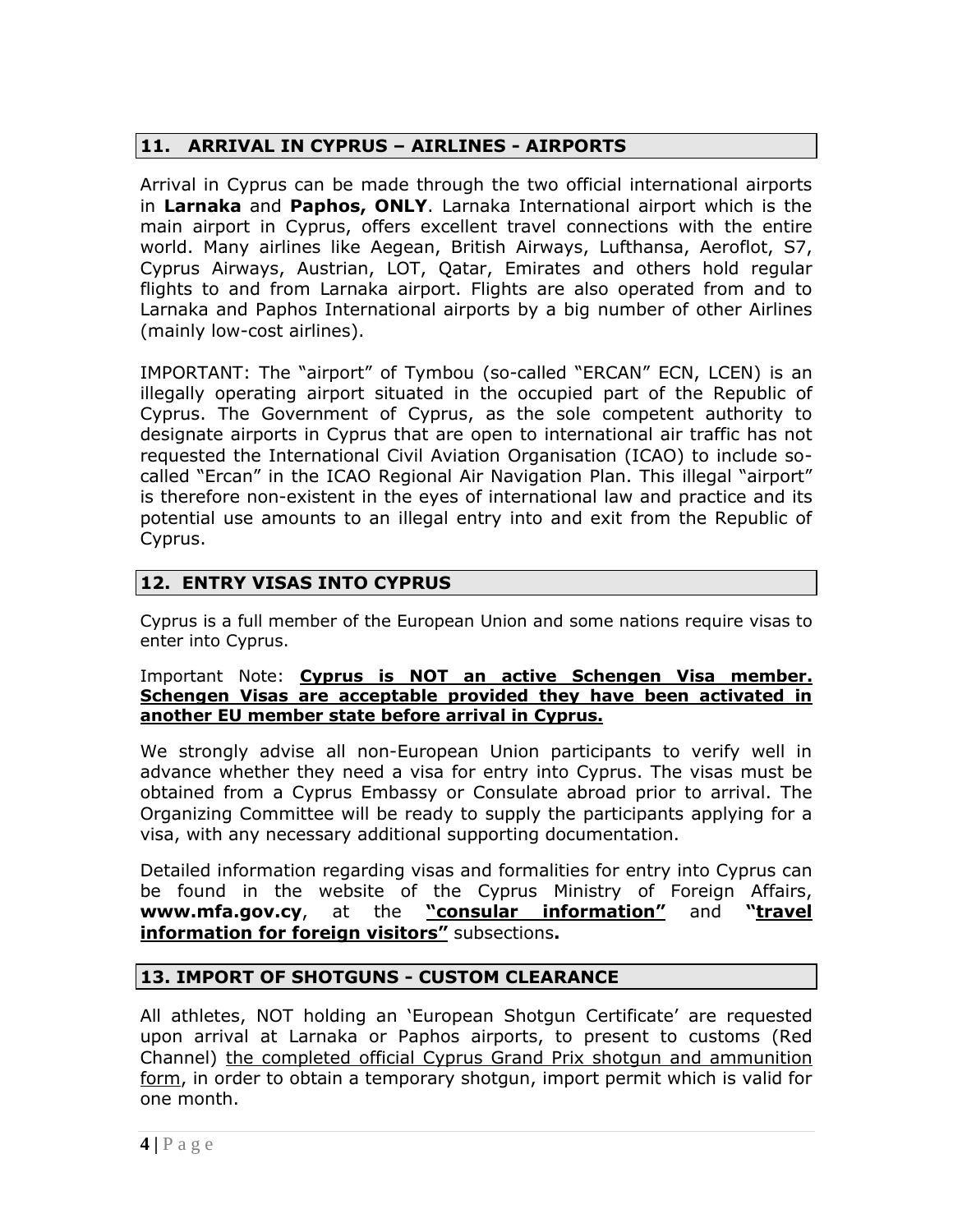No other documentation or certification is necessary prior to arrival in Cyprus.

European Union nationals holding an 'European Shotgun Certificate' are required to check their shotguns through customs (Red Channel) also and verify the serial numbers of their weapons, only.

IMPORTANT: The gun import permits issued at the time of arrival or the 'European Shotgun Certificates' must be represented to customs at the time of departure.

## **14. SHOTGUN CARTRIDGES**

The custom authorities will allow all participating athletes to import with them all the necessary cartridges that will be used for the competition. Local made (VICTORY, OLYMPIA) and other internationally-known cartridges (RC, FIOCCHI, B&P, CLEVER, GAMEBORE) will be available for sale at the shooting range at approximately  $\epsilon$ 6.50 -  $\epsilon$ 11.00 per box of 25.

## **15. STORAGE OF GUNS AND AMMUNITION**

Storage of guns and ammunition will NOT be available at the range. The police authorities permit all athletes possessing a valid temporary import shotgun permit or an 'European Shotgun Certificate', to store freely their weapons and ammunition in their hotel rooms, during their stay in Cyprus.

## **16. LOCAL TRANSPORT**

Participating athletes **will be responsible for their own local transport**. If any athlete or team requires any assistance for local transport arrangements, can contact the Organizing Committee.

## **17. WEATHER INFORMATION**

During the period of January, the weather in Cyprus is normally pleasant, with light (sometimes heavy rain) and spells of sunshine. The average temperature is 18-20 degrees Celsius during the day and 8-10 degrees during the night. Sometimes, however, mainly in central areas of Cyprus, we experience occasional heavy rain and cold weather with temperatures below 18 degrees Celsius.

#### **18. MONEY PRIZES**

The Money Prizes of the GP will be decided on the basis of the final entries per event and will be announced after the final entry deadline.